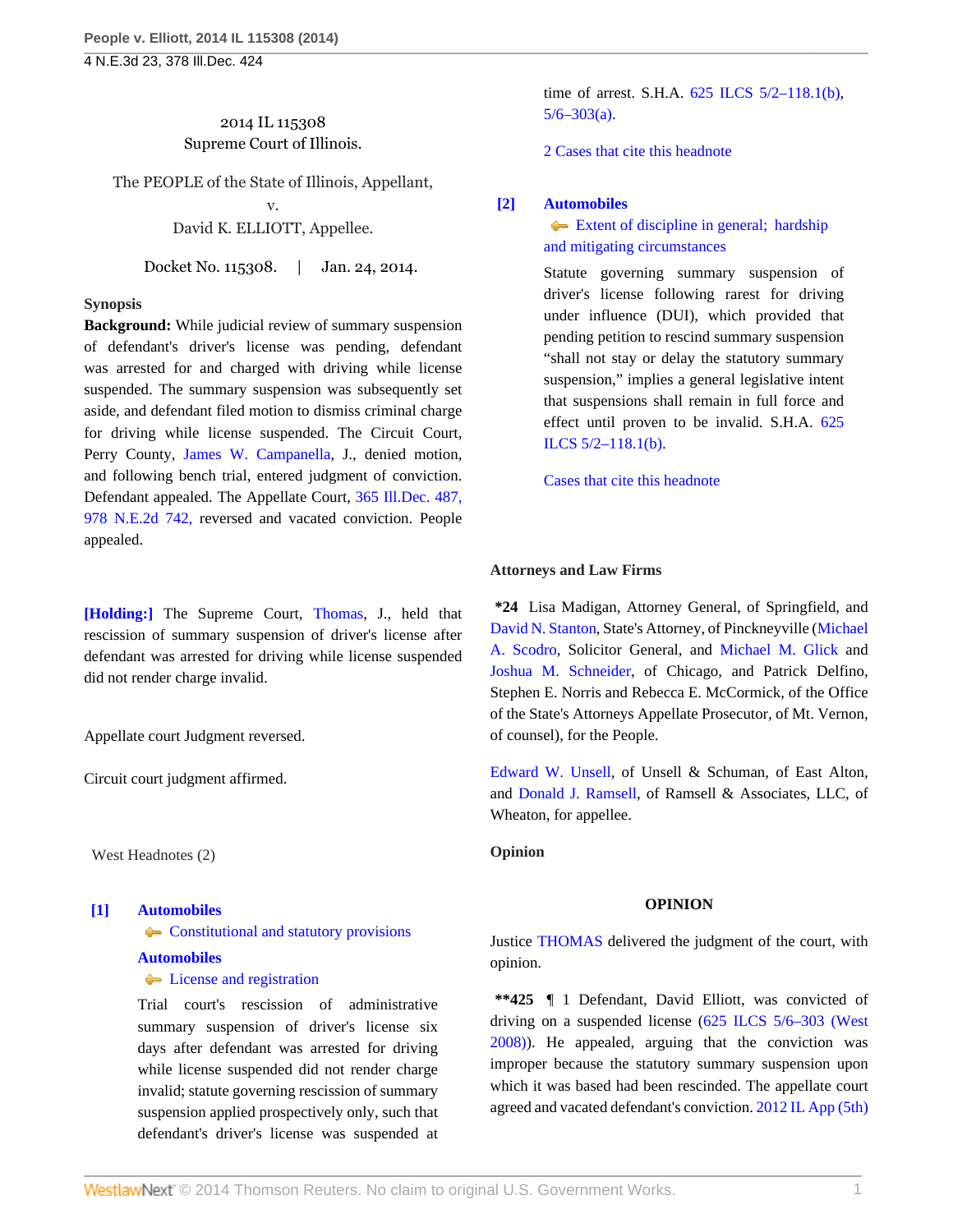[100584, 365 Ill.Dec. 487, 978 N.E.2d 742.](http://www.westlaw.com/Link/Document/FullText?findType=Y&serNum=2029131584&pubNum=578&originationContext=document&vr=3.0&rs=cblt1.0&transitionType=DocumentItem&contextData=(sc.Search)) We now reverse the appellate court and reinstate the conviction.

## **¶ 2 BACKGROUND**

¶ 3 On August 26, 2009, defendant was arrested in Jackson County for driving under the influence ([625 ILCS 5/11–501](http://www.westlaw.com/Link/Document/FullText?findType=L&pubNum=1000008&cite=IL625S5%2f11-501&originatingDoc=I5a984d76872411e3a659df62eba144e8&refType=LQ&originationContext=document&vr=3.0&rs=cblt1.0&transitionType=DocumentItem&contextData=(sc.Search)) [\(West 2008\)](http://www.westlaw.com/Link/Document/FullText?findType=L&pubNum=1000008&cite=IL625S5%2f11-501&originatingDoc=I5a984d76872411e3a659df62eba144e8&refType=LQ&originationContext=document&vr=3.0&rs=cblt1.0&transitionType=DocumentItem&contextData=(sc.Search))). In connection with that arrest, defendant was also given notice of the statutory summary suspension of his driver's license [\(625 ILCS 5/11–501.1 \(West 2008\)](http://www.westlaw.com/Link/Document/FullText?findType=L&pubNum=1000008&cite=IL625S5%2f11-501.1&originatingDoc=I5a984d76872411e3a659df62eba144e8&refType=LQ&originationContext=document&vr=3.0&rs=cblt1.0&transitionType=DocumentItem&contextData=(sc.Search))). On September 1, 2009, defendant filed a petition to rescind the summary suspension.

¶ 4 On October 11, 2009, defendant's statutory summary suspension commenced. Two days later, on October 13, 2009, defendant was pulled over in Perry County and issued a citation for driving on a suspended license ([625 ILCS 5/6–](http://www.westlaw.com/Link/Document/FullText?findType=L&pubNum=1000008&cite=IL625S5%2f6-303&originatingDoc=I5a984d76872411e3a659df62eba144e8&refType=LQ&originationContext=document&vr=3.0&rs=cblt1.0&transitionType=DocumentItem&contextData=(sc.Search)) [303 \(West 2008\)](http://www.westlaw.com/Link/Document/FullText?findType=L&pubNum=1000008&cite=IL625S5%2f6-303&originatingDoc=I5a984d76872411e3a659df62eba144e8&refType=LQ&originationContext=document&vr=3.0&rs=cblt1.0&transitionType=DocumentItem&contextData=(sc.Search))).

¶ 5 On October 19, 2009, the circuit court of Jackson County entered an order granting defendant's petition to rescind the statutory summary suspension. Four days later, on October 23, 2009, the Illinois Secretary of State entered a notice and order of rescission, thereby removing the statutory summary suspension from defendant's driving record.

¶ 6 Thereafter, defendant filed a motion in the circuit court of Perry County seeking to dismiss the pending citation for **\*\*426 \*25** driving on a suspended license. In support, defendant argued that, because the circuit court of Jackson County had rescinded the statutory summary suspension upon which the driving on a suspended license citation was based, that citation no longer had a valid legal basis and therefore had to be dismissed. The circuit court of Perry County rejected defendant's argument and denied the motion to dismiss. A bench trial followed, and defendant was found guilty of driving on a suspended license.

¶ 7 Defendant appealed, and the appellate court reversed. [2012 IL App \(5th\) 100584, 365 Ill.Dec. 487, 978 N.E.2d](http://www.westlaw.com/Link/Document/FullText?findType=Y&serNum=2029131584&pubNum=578&originationContext=document&vr=3.0&rs=cblt1.0&transitionType=DocumentItem&contextData=(sc.Search)) [742.](http://www.westlaw.com/Link/Document/FullText?findType=Y&serNum=2029131584&pubNum=578&originationContext=document&vr=3.0&rs=cblt1.0&transitionType=DocumentItem&contextData=(sc.Search)) In doing so, the appellate court noted that, under section 2–118.1(b) of the Illinois Vehicle Code (the Code) [\(625 ILCS 5/2–118.1\(b\)](http://www.westlaw.com/Link/Document/FullText?findType=L&pubNum=1000008&cite=IL625S5%2f2-118.1&originatingDoc=I5a984d76872411e3a659df62eba144e8&refType=SP&originationContext=document&vr=3.0&rs=cblt1.0&transitionType=DocumentItem&contextData=(sc.Search)#co_pp_a83b000018c76) (West 2008)), a trial court has only two dispositional options when it comes to a statutory summary suspension-it may "rescind" the suspension or it may "sustain" the suspension. [2012 IL App \(5th\) 100584,](http://www.westlaw.com/Link/Document/FullText?findType=Y&serNum=2029131584&pubNum=578&originationContext=document&vr=3.0&rs=cblt1.0&transitionType=DocumentItem&contextData=(sc.Search)) [¶ 15, 365 Ill.Dec. 487, 978 N.E.2d 742.](http://www.westlaw.com/Link/Document/FullText?findType=Y&serNum=2029131584&pubNum=578&originationContext=document&vr=3.0&rs=cblt1.0&transitionType=DocumentItem&contextData=(sc.Search)) From there, the appellate court explained that "[t]he act of rescinding is not

simply to terminate." *Id.* 16. Rather, "[b]oth common usage and the operation of the term in legal proceedings impute an intention to undo an action so that it never existed." *[Id.](http://www.westlaw.com/Link/Document/FullText?findType=Y&serNum=2029131584&originationContext=document&vr=3.0&rs=cblt1.0&transitionType=DocumentItem&contextData=(sc.Search))* Consequently, when the circuit court of Jackson County rescinded defendant's statutory summary suspension in this case, that suspension did not simply terminate going forward; rather, it became as though it never happened. And because the statutory summary suspension never happened, there was no longer any valid basis for charging defendant in Perry County with driving on a suspended license. Accordingly, the appellate court reversed the circuit court of Perry County's judgment and vacated defendant's conviction. *Id.* [¶ 42.](http://www.westlaw.com/Link/Document/FullText?findType=Y&serNum=2029131584&originationContext=document&vr=3.0&rs=cblt1.0&transitionType=DocumentItem&contextData=(sc.Search))

¶ 8 The State appealed to this court, and we allowed the State's petition for leave to appeal. [Ill. S.Ct. R. 315](http://www.westlaw.com/Link/Document/FullText?findType=L&pubNum=1003673&cite=ILSTSCTR315&originatingDoc=I5a984d76872411e3a659df62eba144e8&refType=LQ&originationContext=document&vr=3.0&rs=cblt1.0&transitionType=DocumentItem&contextData=(sc.Search)) (eff. Feb. 26, 2010).

## **¶ 9 ANALYSIS**

<span id="page-1-0"></span>**[\[1\]](#page-0-0)** ¶ 10 Driving on a suspended license is committed when a person "drives or is in actual physical control of a motor vehicle on any highway of this State at a time when such person's driver's license \* \* \* is revoked or suspended as provided by [the Code]." [625 ILCS 5/6–303\(a\)](http://www.westlaw.com/Link/Document/FullText?findType=L&pubNum=1000008&cite=IL625S5%2f6-303&originatingDoc=I5a984d76872411e3a659df62eba144e8&refType=SP&originationContext=document&vr=3.0&rs=cblt1.0&transitionType=DocumentItem&contextData=(sc.Search)#co_pp_8b3b0000958a4) (West 2008). Here, no one disputes that the statutory summary suspension of defendant's driver's license commenced on October 11, 2009. Nor does anyone dispute that, just two days later, and six days prior to the circuit court of Jackson County's order rescinding defendant's statutory summary suspension, defendant was pulled over in Perry County and charged with driving on a suspended license. In other words, no one disputes that the charge in this case arises from conduct that occurred *after the commencement of* but *before the rescission of* defendant's statutory summary suspension. The only issue, then, is whether the subsequent order of rescission renders that charge invalid. We hold that it does not.

¶ 11 The issue before us is one of statutory construction. When construing a statute, this court's primary objective is to ascertain and give effect to the legislature's intent, keeping in mind that the best and most reliable indicator of that intent is the statutory language itself, given its plain and ordinary meaning. *People v. Lloyd,* [2013 IL 113510, ¶ 25, 369 Ill.Dec.](http://www.westlaw.com/Link/Document/FullText?findType=Y&serNum=2030385534&pubNum=578&originationContext=document&vr=3.0&rs=cblt1.0&transitionType=DocumentItem&contextData=(sc.Search)) [759, 987 N.E.2d 386.](http://www.westlaw.com/Link/Document/FullText?findType=Y&serNum=2030385534&pubNum=578&originationContext=document&vr=3.0&rs=cblt1.0&transitionType=DocumentItem&contextData=(sc.Search)) In determining the plain meaning of the statute, we consider both the subject the statute addresses and the legislative purpose in enacting it. *[Id.](http://www.westlaw.com/Link/Document/FullText?findType=Y&serNum=2030385534&originationContext=document&vr=3.0&rs=cblt1.0&transitionType=DocumentItem&contextData=(sc.Search))* Because the construction of a statute is a question of law, our review is *de novo. [Id.](http://www.westlaw.com/Link/Document/FullText?findType=Y&serNum=2030385534&originationContext=document&vr=3.0&rs=cblt1.0&transitionType=DocumentItem&contextData=(sc.Search))*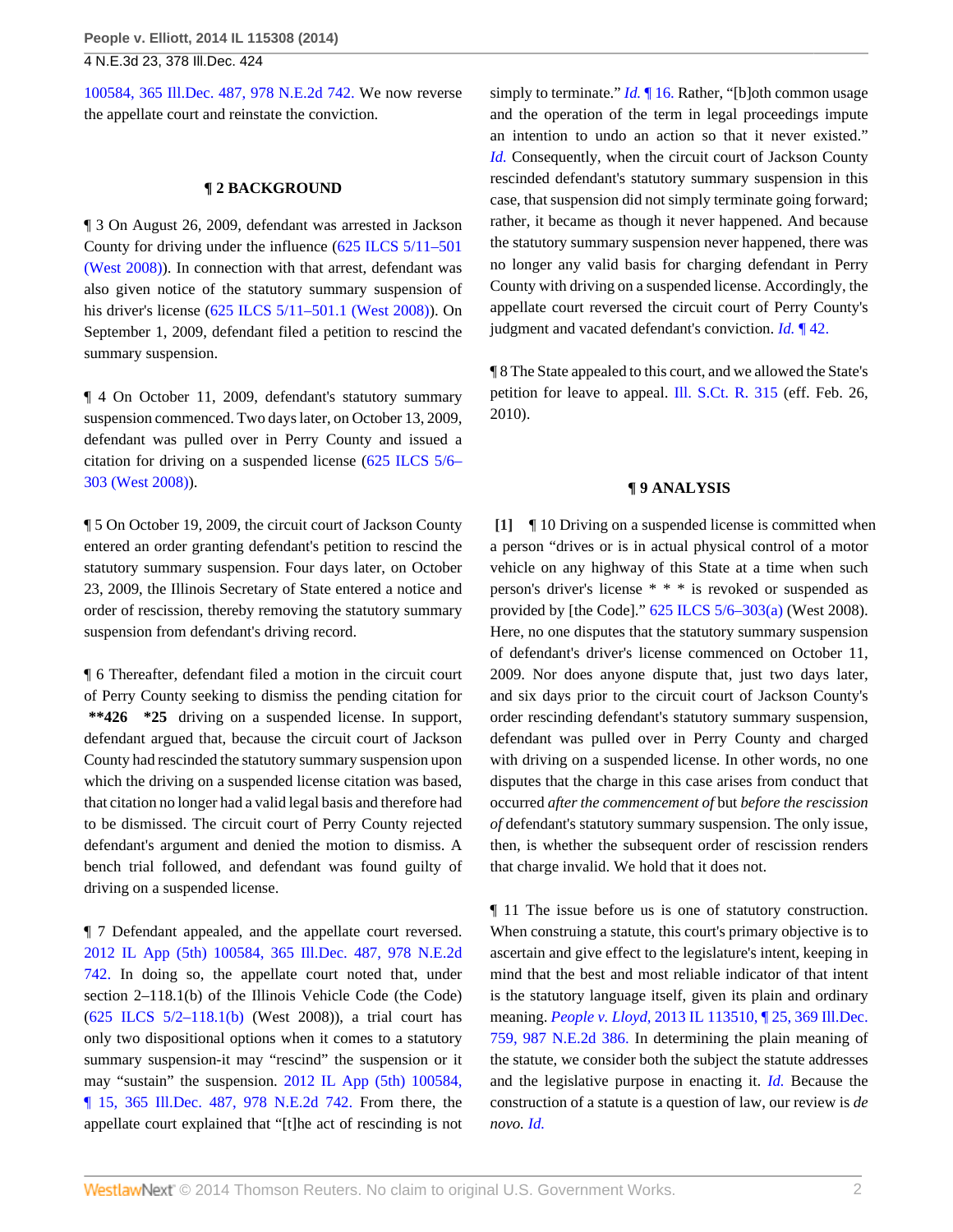**\*26 \*\*427** ¶ 12 As both parties recognize, the key to resolving the issue at hand is ascertaining what the legislature intended when it deployed the term "rescind" in section 12– 118.1 of the Code. Unfortunately, the legislature provides us with little guidance on this question. Though section 1 of the Code contains an extensive catalog of defined terms, "rescind" is not among them. At the same time, "rescind" is a term that enjoys numerous meanings both inside and outside the legal context, and consequently we cannot simply presume that the legislature intended the term's "commonly understood" meaning, as such a meaning does not exist. We are therefore left no choice but to consider the range of possible definitions for "rescind" and assess which of these definitions best comports with the public policy purpose of the statutory summary suspension law, as this court has understood it.

¶ 13 Beginning with the dictionary definitions, we see quickly that "rescind" can have either prospective or retroactive meaning, depending upon the particular definition and the context. Webster's, for example, defines "rescind" as both "to do away with: take away: REMOVE" and "to abrogate (a contract) by tendering back or restoring to the opposite party what one has received from him." Webster's Third New International Dictionary 1930 (2002). The first of these definitions clearly connotes an act with only prospective effect, while the second of these definitions connotes an act with retroactive effect. Similarly, Webster's defines "rescission" as both "an act of cutting off" and "an act of rescinding, annulling, or vacating or of cancelling or abrogating (as by restoring to another party to a contract or transaction what one has received from him)." *Id.* Again, the first of these definitions clearly connotes an act with only prospective effect, while the second of these definitions connotes an act with retroactive effect. Finally, we see that Black's Law Dictionary defines "rescind" both as "abrogate," a term that suggests retroactive effect, and "cancel," a term that suggests prospective effect. Black's Law Dictionary 1420 (9th ed. 2009). In short, rather than resolve the issue at hand, the dictionaries simply underscore the problem.

¶ 14 In the same way, we see that the Illinois legislature is inconsistent in its use of the term "rescind," sometimes intending a retroactive meaning while other times intending only a prospective meaning. For example, section 5(b) of the Life Care Facilities Act provides that:

"any person entering into [a life care contract] shall have a period of 14 days beginning with the first full calendar day following the execution of the contract, or the payment of an initial sum of money as a deposit or application fee, or receipt of the financial disclosure statement, whichever occurs last, within which to rescind the life care contract without penalty or further obligation. In the event of such rescission, all money or property paid or transferred by such person shall be fully refunded." [210 ILCS 40/5\(b\)](http://www.westlaw.com/Link/Document/FullText?findType=L&pubNum=1000008&cite=ILSTC210S40%2f5&originatingDoc=I5a984d76872411e3a659df62eba144e8&refType=SP&originationContext=document&vr=3.0&rs=cblt1.0&transitionType=DocumentItem&contextData=(sc.Search)#co_pp_a83b000018c76) (West 2008).

Clearly, in this context, "rescind" is meant to have a *retroactive* meaning, as the consequence of a rescission is to undo the life care contract in its entirety and to restore the parties to their previous positions as if the contract had never been executed. By contrast, in section 108A–1 of the Code of Criminal Procedure of 1963 ([725 ILCS 5/108A–](http://www.westlaw.com/Link/Document/FullText?findType=L&pubNum=1000008&cite=ILSTC725S5%2f108A-1&originatingDoc=I5a984d76872411e3a659df62eba144e8&refType=LQ&originationContext=document&vr=3.0&rs=cblt1.0&transitionType=DocumentItem&contextData=(sc.Search)) [1 \(West 2008\)\)](http://www.westlaw.com/Link/Document/FullText?findType=L&pubNum=1000008&cite=ILSTC725S5%2f108A-1&originatingDoc=I5a984d76872411e3a659df62eba144e8&refType=LQ&originationContext=document&vr=3.0&rs=cblt1.0&transitionType=DocumentItem&contextData=(sc.Search)), the legislature uses the term "rescind" in a way that just as clearly is meant to have only a *prospective* meaning. That section, which governs the authorization for use of eavesdropping devices by law enforcement, states:

**\*27 \*\*428** "The Chief Judge of the circuit may assign to associate judges the power to issue orders authorizing or approving the use of eavesdropping devices by law enforcement officers or agencies in accordance with this Article. After assignment by the Chief Judge, an associate judge shall have plenary authority to issue such orders without additional authorization for each specific application made to him by the State's Attorney *until such time as the associate judge's power is rescinded by the Chief Judge.*" (Emphasis added.) [725 ILCS 5/108A–](http://www.westlaw.com/Link/Document/FullText?findType=L&pubNum=1000008&cite=ILSTC725S5%2f108A-1&originatingDoc=I5a984d76872411e3a659df62eba144e8&refType=LQ&originationContext=document&vr=3.0&rs=cblt1.0&transitionType=DocumentItem&contextData=(sc.Search)) [1\(West 2008\).](http://www.westlaw.com/Link/Document/FullText?findType=L&pubNum=1000008&cite=ILSTC725S5%2f108A-1&originatingDoc=I5a984d76872411e3a659df62eba144e8&refType=LQ&originationContext=document&vr=3.0&rs=cblt1.0&transitionType=DocumentItem&contextData=(sc.Search))

In this context, "rescind" is clearly meant to have only a prospective meaning, as the legislature's intent is not to retroactively strip a duly assigned associate judge of his or her authority to issue eavesdropping orders, thereby invalidating any such orders that were entered during the time that the judge possessed such authority. Rather, the obvious intent of this provision is to remove that authority *going forward,* so that no further eavesdropping orders are entered without the express approval and oversight of the chief judge.  $\frac{1}{1}$  $\frac{1}{1}$  $\frac{1}{1}$ 

<span id="page-2-0"></span>¶ 15 So once again we see that, depending upon the context, and even within the pages of the Illinois Compiled Statutes itself, "rescind" can have either a retroactive meaning or a prospective-only meaning. The challenge for us, then, is to determine which of these two meanings the legislature intended in the context of statutory summary suspensions the retroactive one, as in section 5 of the Life Care Facilities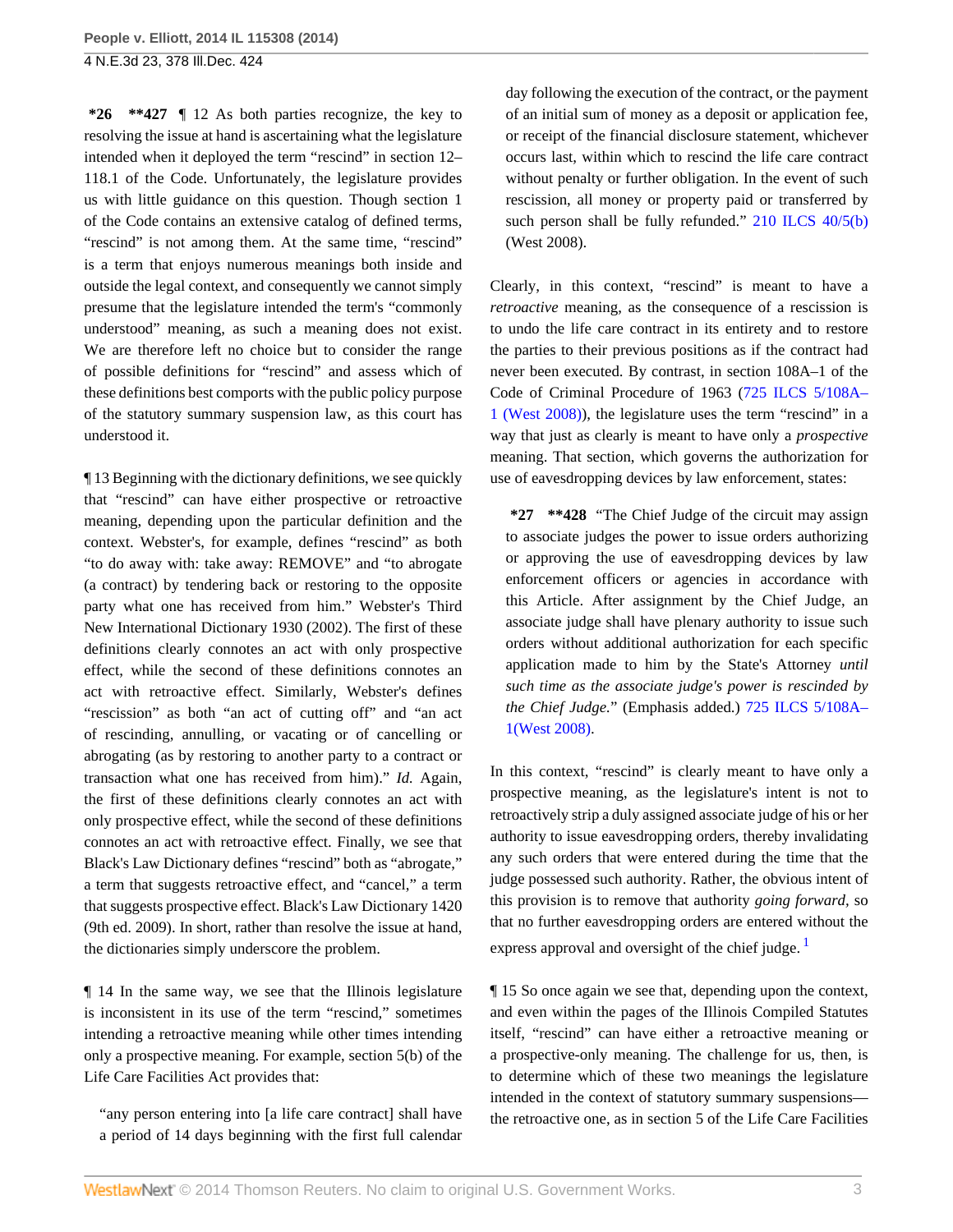Act, or the prospective-only one, as in section 108A–1 of the Code of Criminal Procedure. For several reasons, we are convinced it is the prospective-only one.

¶ 16 To begin with, a prospective-only reading of "rescind" best comports with the public policy that informs the statutory summary suspension statute, as previously expressed by this court. Section 11–501.1 of the Code authorizes the Secretary of State to summarily suspend the driver's license of any motorist arrested for DUI who refuses to submit to chemical testing, tests above the legal alcohol concentration limit, or tests positive for an intoxicating substance. [625 ILCS 5/11–](http://www.westlaw.com/Link/Document/FullText?findType=L&pubNum=1000008&cite=IL625S5%2f11-501.1&originatingDoc=I5a984d76872411e3a659df62eba144e8&refType=SP&originationContext=document&vr=3.0&rs=cblt1.0&transitionType=DocumentItem&contextData=(sc.Search)#co_pp_5ba1000067d06) [501.1\(d\)](http://www.westlaw.com/Link/Document/FullText?findType=L&pubNum=1000008&cite=IL625S5%2f11-501.1&originatingDoc=I5a984d76872411e3a659df62eba144e8&refType=SP&originationContext=document&vr=3.0&rs=cblt1.0&transitionType=DocumentItem&contextData=(sc.Search)#co_pp_5ba1000067d06) (West 2002). In *[People v. McClure,](http://www.westlaw.com/Link/Document/FullText?findType=Y&serNum=2008226944&pubNum=578&originationContext=document&vr=3.0&rs=cblt1.0&transitionType=DocumentItem&contextData=(sc.Search))* 218 Ill.2d [375, 379, 300 Ill.Dec. 50, 843 N.E.2d 308 \(2006\),](http://www.westlaw.com/Link/Document/FullText?findType=Y&serNum=2008226944&pubNum=578&originationContext=document&vr=3.0&rs=cblt1.0&transitionType=DocumentItem&contextData=(sc.Search)) this court explained that "the issuance of a statutory summary suspension protects the public from impaired drivers *and swiftly removes them from our roadways* " (emphasis added). See also *People v. Moore,* [138 Ill.2d 162, 166–67, 149](http://www.westlaw.com/Link/Document/FullText?findType=Y&serNum=1990138358&pubNum=578&originationContext=document&vr=3.0&rs=cblt1.0&transitionType=DocumentItem&contextData=(sc.Search)) [Ill.Dec. 278, 561 N.E.2d 648 \(1990\)](http://www.westlaw.com/Link/Document/FullText?findType=Y&serNum=1990138358&pubNum=578&originationContext=document&vr=3.0&rs=cblt1.0&transitionType=DocumentItem&contextData=(sc.Search)) (statutory summary suspension "serve[s] the salutary purpose of promptly removing impaired drivers from the road"). In other words, the purpose of statutory summary suspension is to ensure that drivers charged with DUI are removed from the roads not just *hopefully* or *eventually,* but *certainly* and *swiftly.* A prospective-only reading of "rescind" accomplishes this purpose far better than a retroactive one. This is because, under a prospective-only reading, a person who drives on a suspended license **\*\*429** is subject to criminal penalties irrespective of whether the suspension is subsequently rescinded. In other words, under a *prospective-only* reading, the illegality of driving on a suspended license is *certain.* By contrast, under a retroactive reading, a person who drives on a suspended license **\*28** is subject to criminal penalties only if the suspension is subsequently sustained. In other words, under a *retroactive* reading, the illegality of driving on a suspended license is *contingent.* The question therefore becomes, if the public policy that informs statutory summary suspension is to remove affected drivers from the roads as swiftly and as effectively as possible, which of the two readings of "rescind" is more likely to bring this about—the one that makes criminal culpability for driving on a suspended license *certain,* or the one that makes it merely *possible?* Clearly, it is the reading that makes criminal culpability *certain,* as drivers who know that driving on a suspended license is a crime irrespective of any future rescission are less likely to drive on a suspended license than are those who believe there is a chance of escaping criminal culpability for such conduct via rescission.

<span id="page-3-0"></span>**[\[2\]](#page-0-1)** ¶ 17 Second, a prospective-only reading of "rescind" best comports with other provisions of the Code relating to statutory summary suspensions. For example, section 2–118.1 of the Code states, *inter alia,* that a pending petition to rescind "shall not stay or delay the statutory summary suspension." [625 ILCS 5/2–118.1\(b\)](http://www.westlaw.com/Link/Document/FullText?findType=L&pubNum=1000008&cite=IL625S5%2f2-118.1&originatingDoc=I5a984d76872411e3a659df62eba144e8&refType=SP&originationContext=document&vr=3.0&rs=cblt1.0&transitionType=DocumentItem&contextData=(sc.Search)#co_pp_a83b000018c76) (West 2008). As our appellate court has correctly recognized, "[t]his section implies a general legislative intent that suspensions shall remain in full force and effect *until proven to be invalid.*" (Emphasis added.) See *[People v. Focia,](http://www.westlaw.com/Link/Document/FullText?findType=Y&serNum=1997095743&pubNum=578&originationContext=document&vr=3.0&rs=cblt1.0&transitionType=DocumentItem&contextData=(sc.Search))* 287 [Ill.App.3d 767, 769, 223 Ill.Dec. 177, 679 N.E.2d 121 \(1997\).](http://www.westlaw.com/Link/Document/FullText?findType=Y&serNum=1997095743&pubNum=578&originationContext=document&vr=3.0&rs=cblt1.0&transitionType=DocumentItem&contextData=(sc.Search)) Similarly, the driving on a suspended license statute makes it a crime for a person to "drive[ ] or [be] in actual physical control of a motor vehicle on any highway of this State *at a time when* such person's driver's license \* \* \* is revoked or suspended as provided by this Code or the law of another state." (Emphasis added.) [625 ILCS 5/6–303 \(West 2008\)](http://www.westlaw.com/Link/Document/FullText?findType=L&pubNum=1000008&cite=IL625S5%2f6-303&originatingDoc=I5a984d76872411e3a659df62eba144e8&refType=LQ&originationContext=document&vr=3.0&rs=cblt1.0&transitionType=DocumentItem&contextData=(sc.Search)). The legislature's use of the phrase "at a time when" suggests that the dispositive fact in determining whether this offense has occurred is not the ultimate validity of the underlying suspension but rather *the existing status of the driver's license at the time of the arrest.* This, too, supports a reading of "rescind" that is prospective-only.

¶ 18 Third, a prospective-only reading of "rescind" best comports with this court's long-standing presumption that, when enacting a statute, the legislature does not intend to create absurd, inconvenient, or unjust results. See, *e.g., People v. Jackson,* [2011 IL 110615, ¶ 15, 353 Ill.Dec. 353,](http://www.westlaw.com/Link/Document/FullText?findType=Y&serNum=2026192740&pubNum=578&originationContext=document&vr=3.0&rs=cblt1.0&transitionType=DocumentItem&contextData=(sc.Search)) [955 N.E.2d 1164.](http://www.westlaw.com/Link/Document/FullText?findType=Y&serNum=2026192740&pubNum=578&originationContext=document&vr=3.0&rs=cblt1.0&transitionType=DocumentItem&contextData=(sc.Search)) Again, in section 11–501.1 of the Code, the legislature created a mechanism for summarily suspending the driver's license of a person charged with DUI. [625 ILCS](http://www.westlaw.com/Link/Document/FullText?findType=L&pubNum=1000008&cite=IL625S5%2f11-501.1&originatingDoc=I5a984d76872411e3a659df62eba144e8&refType=LQ&originationContext=document&vr=3.0&rs=cblt1.0&transitionType=DocumentItem&contextData=(sc.Search)) [5/11–501.1 \(West 2008\)](http://www.westlaw.com/Link/Document/FullText?findType=L&pubNum=1000008&cite=IL625S5%2f11-501.1&originatingDoc=I5a984d76872411e3a659df62eba144e8&refType=LQ&originationContext=document&vr=3.0&rs=cblt1.0&transitionType=DocumentItem&contextData=(sc.Search)). And in section 6–303 of the Code, the legislature then made it a crime for any person to drive or be in actual physical control of a motor vehicle "at a time when" such person's driver's license is suspended. [625](http://www.westlaw.com/Link/Document/FullText?findType=L&pubNum=1000008&cite=IL625S5%2f6-303&originatingDoc=I5a984d76872411e3a659df62eba144e8&refType=LQ&originationContext=document&vr=3.0&rs=cblt1.0&transitionType=DocumentItem&contextData=(sc.Search)) [ILCS 5/6–303 \(West 2008\).](http://www.westlaw.com/Link/Document/FullText?findType=L&pubNum=1000008&cite=IL625S5%2f6-303&originatingDoc=I5a984d76872411e3a659df62eba144e8&refType=LQ&originationContext=document&vr=3.0&rs=cblt1.0&transitionType=DocumentItem&contextData=(sc.Search)) A prospective-only reading of "rescind" makes this legislative scheme very easy and very convenient to enforce, as there is only one question to ask —what was the actual status of the driver's license at the time of the arrest, valid or suspended? The answer to this question will never change and will be readily available to the driver, to the officer on the scene, and to the court charged with adjudicating the offense. In other words, a prospectiveonly reading of "rescind" builds certainty and efficiency into the system. By contrast, a retroactive reading of "rescind" introduces both inefficiency and uncertainty into the system, thereby making the enforcement and administration of this very same legislative scheme highly inconvenient. Consider